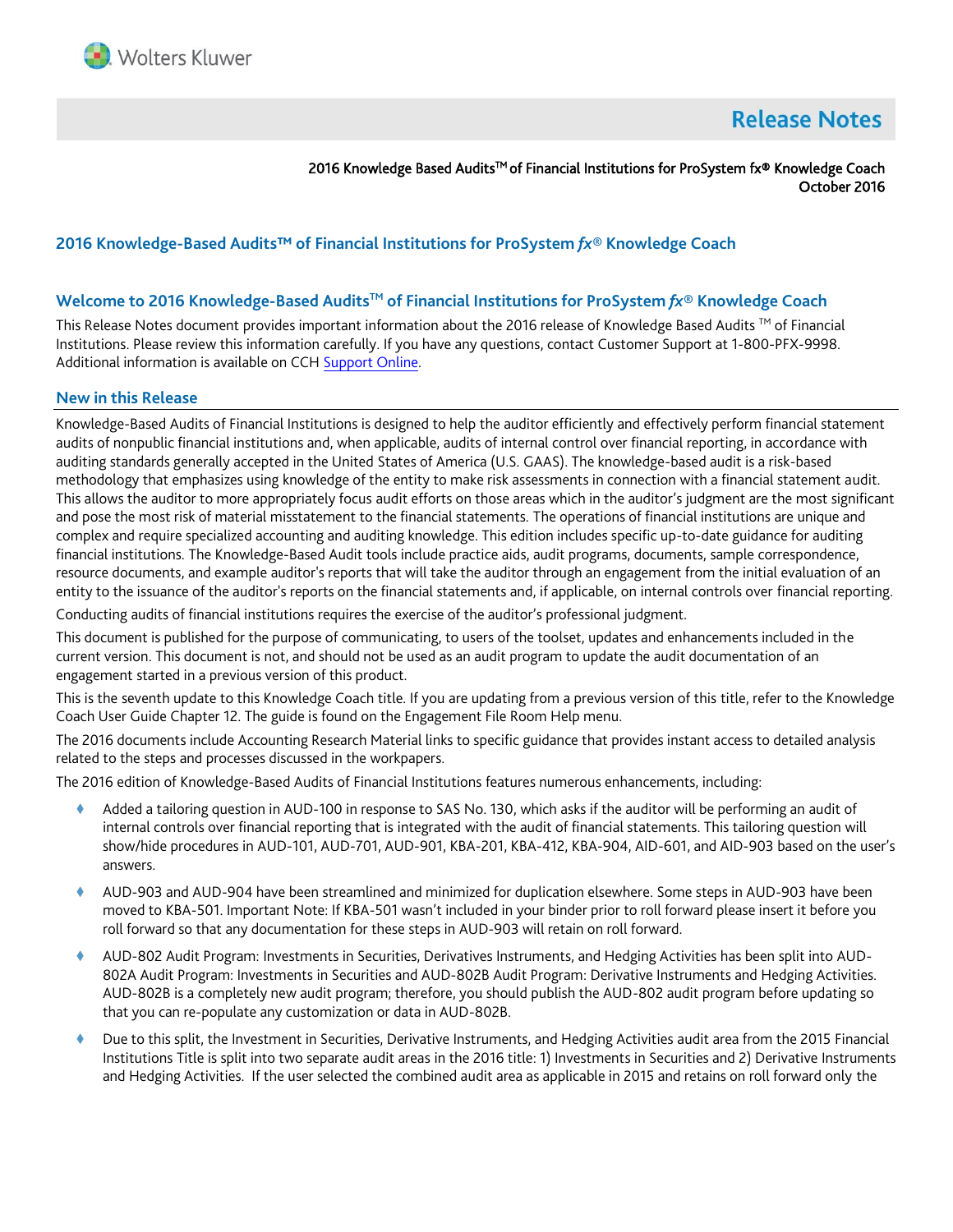"Investments in Securities" audit area will retain on roll forward. Please see KCO-001 for further information on roll forward considerations.

- A new section has been added to AID-201 to address "Threats and Safeguards" regarding auditor independence.
- A new table has been added to KBA-101 for users to document why the auditor isn't testing the operating effectiveness of internal controls. If the auditor has selected in AUD-100 that the auditor is performing an integrated audit or operating effectiveness of internal controls will be tested then this table will be hidden.
- KBA-105 has been reorganized so that the user will add entries to column 1 instead of column 3 so the flow is more logical.
- New columns have been added to AID-701 which will allow the user to select whether the assertion is relevant or not. For any assertion marked as not relevant the user will NOT need to complete the planned level of control risk. The selections made in this new column will flow to other areas of the workpaper so the user doesn't have to re-select an option.
- A comments column has been added to KBA-400 Scoping and Mapping Table and in KBA-502 Assertion Level Risk Table. No diagnostic will appear in these columns if they are left unanswered.
- An option for a Not Applicable answer has been added to question 9 of AUD-602.
- A new Not Applicable option has been added in KBA-103 column 15, "If Not a Material Weakness, Is It Important Enough to Merit Attention by Those Charged with Gov.?"
- Changes have been made to address issues with risk information not flowing correctly to KBA-40x series workpaper when cash receipts/cash disbursements have been selected.
- Changes have been made to clarify various risk diagnostics so that the correct diagnostics are displayed at the proper time.
- There are many new CORs, RPTs and RESs including:
	- o COR-201A Audit Engagement Letter: Integrated Audit
	- o COR-202A Audit Engagement Letter: Integrated Audit When Also Performing Reviews of Interim Financial Information
	- o COR-901A Management Representation Letter: ICFR
	- o COR-904A Communication to Entity with Significant Deficiencies and/or Material Weaknesses: ICFR
	- o RPT-0901A Unmodified Opinion: Single-Year Financial Statements Combined Report Expressing an Unmodified Opinion on ICFR
	- o RPT-0901B Unmodified Opinion: Single-Year Financial Statements with Reference Made to Separate Report on ICFR
	- o RPT-0902A Unmodified Opinion: Comparative Years Financial Statements Combined Report Expressing an Unmodified Opinion on ICFR
	- o RPT-0902B Unmodified Opinion: Comparative Financial Statements with Reference Made to Separate Report on ICFR
	- o RPT-0919A Unmodified Opinion on Internal Control over Financial Reporting When Making Reference to the Report of a Component Auditor
	- o RPT-0961 Unmodified Opinion: Separate Report on ICFR
	- o RPT-1004 Adverse Opinion: Separate Report on ICFR
	- o RPT-1020 Disclaimer of Opinion: Separate Report on ICFR
	- o RPT-1033 Unmodified Opinion: U.S.-Form Report on an Audit Conducted in Accordance with Both U.S. GAAS and the Standards of the PCAOB When the Audit Is Not Within the Jurisdiction of the PCAOB
	- o RES-023 Special Considerations in Auditing Financial Instruments
	- o RES-024 Illustrative Management's Report on Internal Control over Financial Reporting
	- o RES-025 Considerations of an Audit of Internal Control over Financial Reporting That Is Integrated with the Knowledge-Based Audit of Financial Statements

[Click here](http://support.cch.com/updates/KnowledgeCoach/pdf/guides_tab/2016%20Financial%20Institutions%20Title%20Overview%20for%20Knowledge%20Coach%20Users.pdf) for the 2016 Financial Institutions Title Overview for Knowledge Coach Users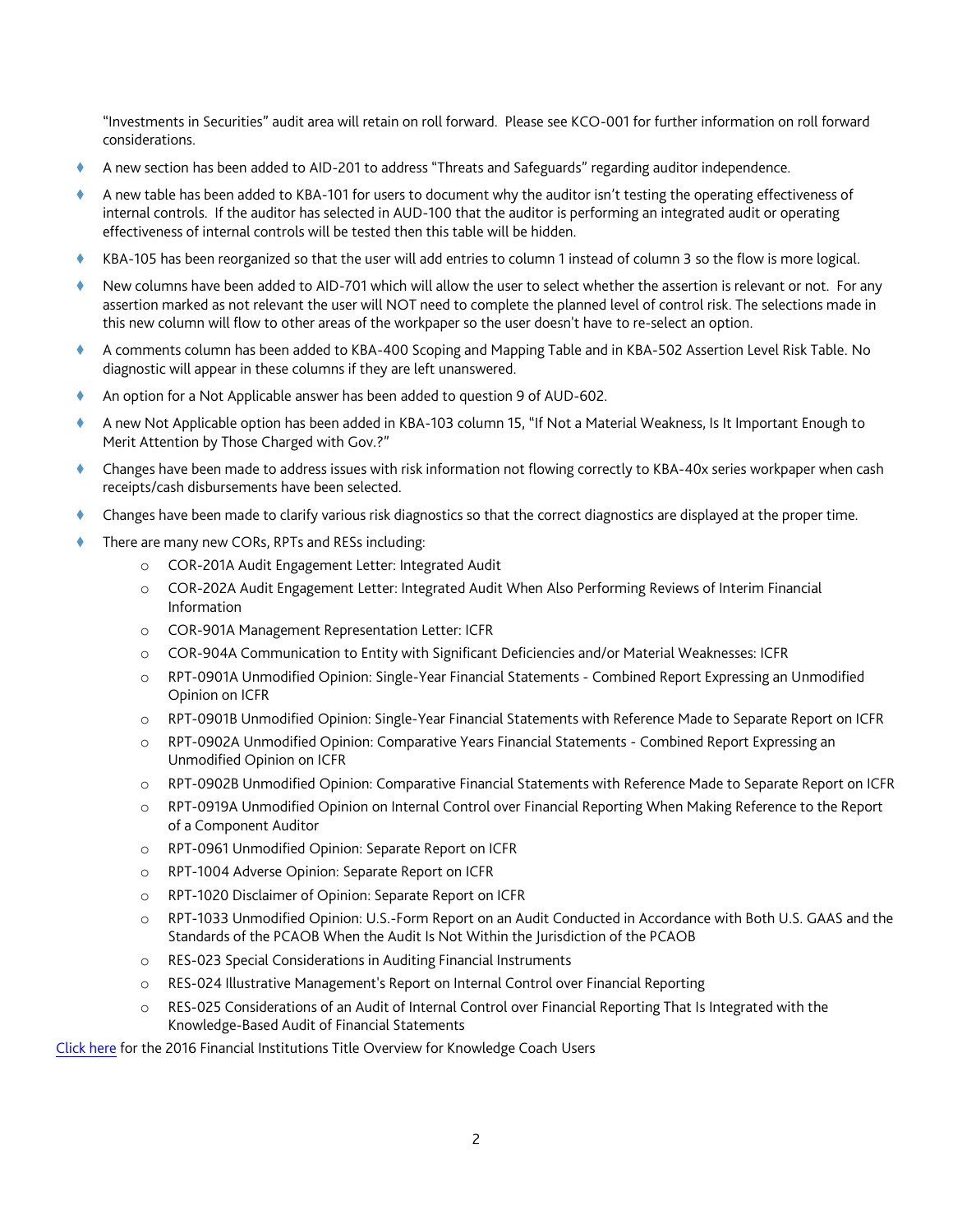In addition, forms and practice aids throughout have been updated to include new examples and tips and, where applicable, to take into account:

New literature, standards, and developments, reflected in the following current audit and accounting guidance:

- SAS No. 131, Amendments to Statement on Auditing Standards No. 122 Section 700, "Forming an Opinion and Reporting on Financial Statements" (AU-C Section 700)
- SAS No. 130, An Audit of Internal Control Over Financial Reporting That Is Integrated With an Audit of Financial Statements (AU-C Section 940)
- FASB Accounting Standards Codification as of June 30, 2016, and through Accounting Standards Update (ASU) No. 2016-13, including:
	- o ASU No. 2016-10, Revenue from Contracts with Customers (Topic 606): Identifying Performance Obligations and Licensing;
	- o ASU No. 2016-11, Revenue Recognition (Topic 605) and Derivatives and Hedging (Topic 815): Rescission of SEC Guidance Because of Accounting Standards Updates 2014-09 and 2014-16 Pursuant to Staff Announcements at the March 3, 2016 EITF Meeting;
	- o ASU No. 2016-12, Revenue from Contracts with Customers (Topic 606): Narrow-Scope Improvements and Practical Expedients; and
	- o ASU No. 2016-13, Financial Instruments—Credit Losses (Topic 326): Measurement of Credit Losses on Financial Instruments.

## Important Notes

- Make sure to save changes to workpapers before closing the workpaper or the binder to ensure data is correctly updated.
	- If your Current Editor Knowledge Coach MS® Word workpapers become read-only or crash, please do the following:
		- o Keep the binder with the affected workpapers open.
		- o Highlight the workpaper in the binder window and go to Tools > Save Knowledge Coach Answers.
- Knowledge Coach cannot be used within the Shared File Room (SFR) feature of Engagement. However, Knowledge Coach workpapers can be shared across team members through check in, check out, workpaper assignment, syncing to the central file room and through peer-to-peer sync in the same way other Engagement workpapers are shared.

# System Requirements

- This title MUST be used with ProSystem *fx* ® Engagement version 7.5 or higher, ProSystem *fx*® Knowledge Coach version 2.5, and 2016 Financial Statement Base v3 or higher. If you have not installed the ProSystem fx® Engagement 7.5 and Knowledge 2.5, ensure that you do so before using this title. If you are upgrading from ProSystem *fx*® Engagement 7.1 or lower please contact Technical Support at 1-800-PFX-9998 for detailed instructions.
- A minimum of 4GB of RAM is required for optimal performance when opening and navigating through ProSystem *fx*® Knowledge Coach workpapers.

# **Download Instructions**

Download the 2016 Knowledge Based Audits of Financial Institutions from the ProSystem *fx* ®Knowledge Coach Updates section of the ProSystem *fx*® Engagement Support Web site at the following URL[: http://support.cch.com/updates/KnowledgeCoach,](http://support.cch.com/updates/KnowledgeCoach) then select the Knowledge Coach Series and Download file link next to the 2016 Knowledge-Based Audits of Financial Institutions. On some occasions the content package file (.KCP) will download with the extension changed to .ZIP. If this occurs, please change the extension of the downloaded file to KCP using all capital letters.

You must install the 2016 Financial Statement Base v3 title before installing the 2016 Knowledge Based Audits of Financial Institutions.

The Financial Statement Base title is also available at the following link:<http://support.cch.com/updates/KnowledgeCoach>

Important: ProSystem *fx*® Engagement version 7.5 or higher and Knowledge Coach version 2.5 must be installed on the computer in order to install this Knowledge Coach title. Additional requirements include Microsoft® Office 2010, Microsoft® Office 2010 Primary Interop Assemblies (PIA) and Visual Studio® 2005 Tools for the Office Second Edition Runtime, Visual Studio® Tools for Office System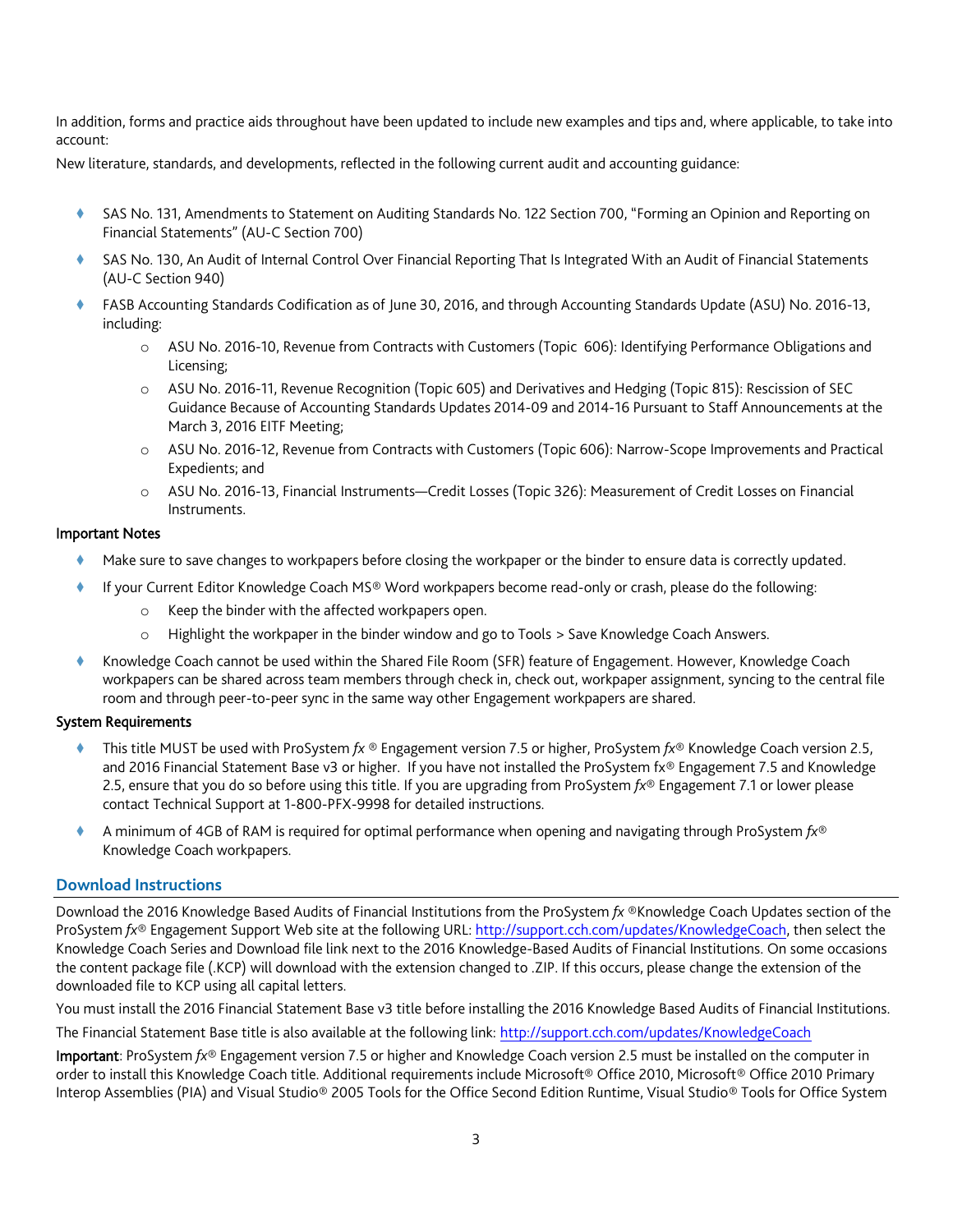Runtime version 3.0, and Visual Studio® Tools for the Office System 3.0 Runtime Service Pack 1., Visual Studio® Tools for Office Runtime 4.0 (VSTOR) (32-bit version for 32-bit OS and 64-bit version for 64-bit OS).

The 2016 Knowledge-Based Audits of Financial Institutions (10/20/16). KCP download is a proprietary file that must be installed from within Engagement. Save this KCP file to a location on your local drive and follow the Installation Instructions included in the Release Bulletin.

## **Installation Instructions**

Once you have downloaded your Knowledge Coach title, you will need to add it to the list of titles within ProSystem *fx* ® Engagement. The only additional system requirement is approximately 75MB of disk space to store your Knowledge Coach Program content files. Please refer to the ProSystem *fx* ® Engagement with Knowledge Coach Release Notes for any other system requirements.

After downloading the 2016 Knowledge Based Audits of Financial Institutions, do the following:

- Launch the ProSystem *fx* ® Engagement Workpaper Management application so that the Local File Room is displayed. Select Tools > Knowledge Coach Titles.
- The Knowledge Coach Titles window will be displayed.
- Choose Add Title.
- Browse to the title package file (\*.KCP) that you previously downloaded from the ProSystem *fx* ® Knowledge Coach Support Web site.
- Choose Open.
- The system will display a progress indicator while the title package is added. You will receive a message that the title has been successfully installed once the process is complete.

Note: You can determine this access in the ProSystem *fx*® Engagement Admin module by selecting a staff group and choosing File > Properties > Content "Insert Knowledge Coach workpapers from unreleased titles" option.

To release a title:

- Select one of the Knowledge Coach titles in the list that has been added but is not yet released.
- Choose Release Title. The current date and time will be displayed in the Date released column, and the status will change to "Released."

Note: You must add and assign a Knowledge Coach module as well as the Knowledge Coach title license in the ProSystem *fx* ® Engagement Administrator before using the workpapers.

Important: Once the 2016 Knowledge-Based Audits of the Financial Institutions title has been added and released, they will be automatically deployed to other staff members when they login to the "Office" location, or when they synchronize a binder that contains Knowledge Coach workpapers from this title.

## **Online Permission Key**

Permission key files may be downloaded from our Web site a[t https://prosystemfxsupport.tax.cchgroup.com/permkey/download.aspx](https://prosystemfxsupport.tax.cchgroup.com/permkey/download.aspx) or when adding or updating the new licenses within ProSystem *fx*® Engagement with Knowledge Coach version 7.5 and higher. After updating the license file in the ProSystem *fx*® Engagement Admin module, licenses need to be assigned to the staff who will use 2016 Knowledge-Based Audits of Financial Institutions.

If you have not already established a Single Sign-on (SSO) account with Customer Service, we urge you to do so at this time.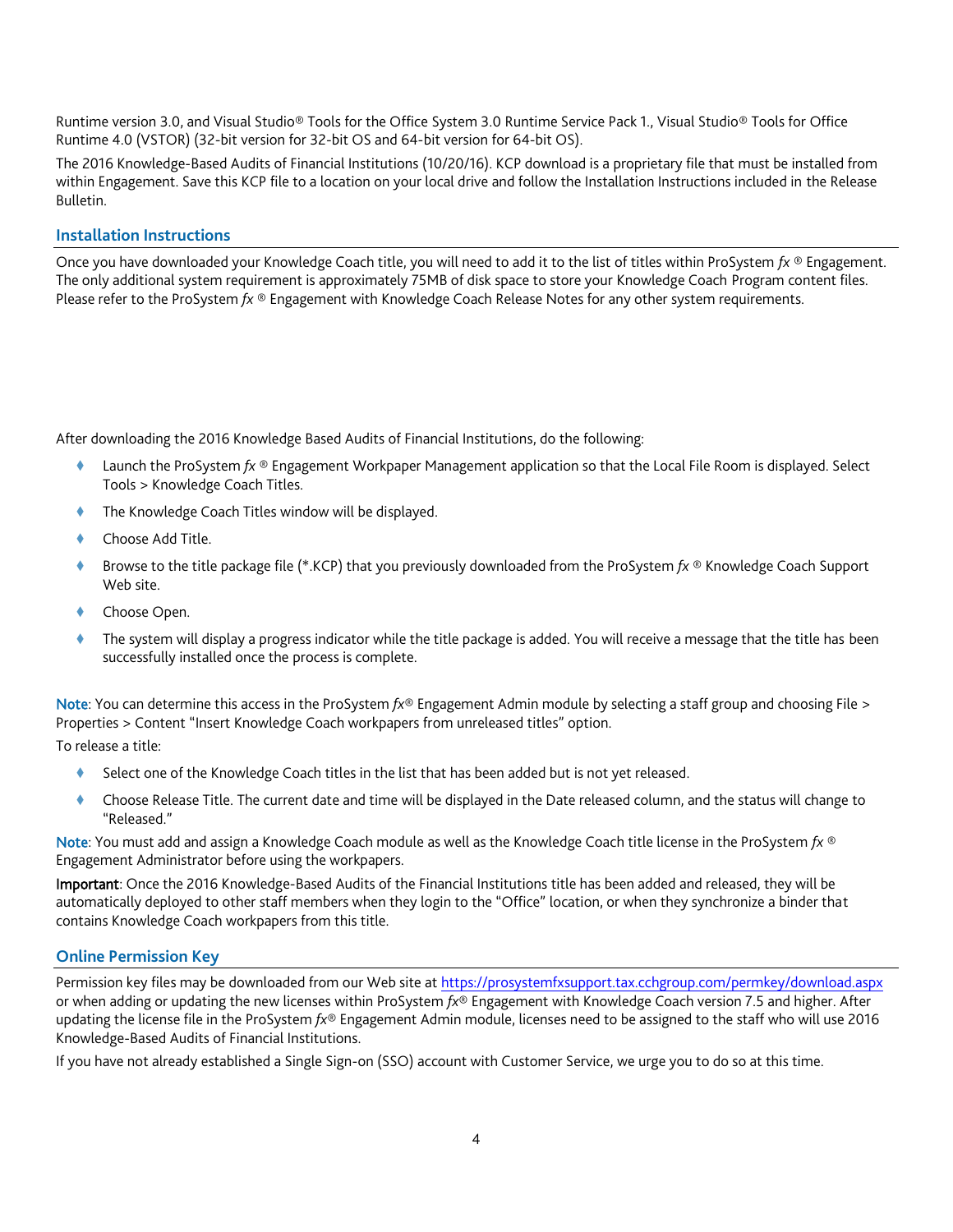## **Accounting Research Manager**

CCH's Accounting Research Manager ("ARM") is the most comprehensive, up-to-date and objective online database of financial reporting literature. It includes all authoritative and proposed accounting, auditing, and SEC literature, plus independent, expert-written interpretive guidance.

Available on ARM, the Knowledge-Based Audits of Financial Institutions Guide helps you comply with the most recent professional standards and guidance for the conduct of audits of financial institutions and to integrate the use of practice aids, tools, and other resources with its guidance. This publication supplements and complements the Knowledge-Based documents that are available in Knowledge Coach.

If you subscribe to an ARM library that includes Financial Institutions content, you can link directly to source material from Resources within Knowledge Coach documents. These links have been updated to refer to the accounting standards under the FASB Accounting Standards Codifications. Also, if you subscribe to the Knowledge-Based Audits of Financial Institutions Guide on ARM, you can take advantage of references to the guide material from within the Knowledge Coach documents.

With Accounting Research Manager, you maximize the efficiency of your research time, while enhancing your results. Learn more about our content, our experts, and how you can request your free trial by visiting [http://www.accountingresearchmanager.com.](http://www.accountingresearchmanager.com/) You can also access the Accounting Research Manager Web site by selecting the item in ProSystem *fx* ® Engagement from the Guidance tab on the Shortcuts bar in the Binder window.

# **Using Your Knowledge Coach Content**

To use your Knowledge Coach Workpaper Templates, open a binder in ProSystem *fx*® Engagement, select the workpaper tab into which you would like to insert the workpaper, and select New Knowledge Coach Workpaper from the toolbar or File menu. The New Knowledge Coach Workpaper dialog appears (Figure 1).

Select the New Knowledge Coach Title with the content you would like to use. You can only select titles you have installed. The information displayed changes to reflect the workpaper organization available for the selected title. Select the Knowledge Coach Workpaper Templates to insert into your binder and click OK. The Selected Workpaper Properties dialog appears. Each workpaper name is automatically loaded into the Name field. Add a workpaper index in the Index field and make any Name modifications you desire. You can also modify the tab location or the roll forward settings for each workpaper. Then click OK. The integrated Knowledge Coach workpaper is now inserted into your engagement binder. For more information on how to use Knowledge Coach workpapers in your binder, see the Knowledge Coach User Guide.





## **Additional Information on Knowledge Coach and the KBA Methodology**

Knowledge-Based Audit (KBA) Methodology - Allows the results of one set of procedures to become the input for the next. The key components of the KBA methodology include: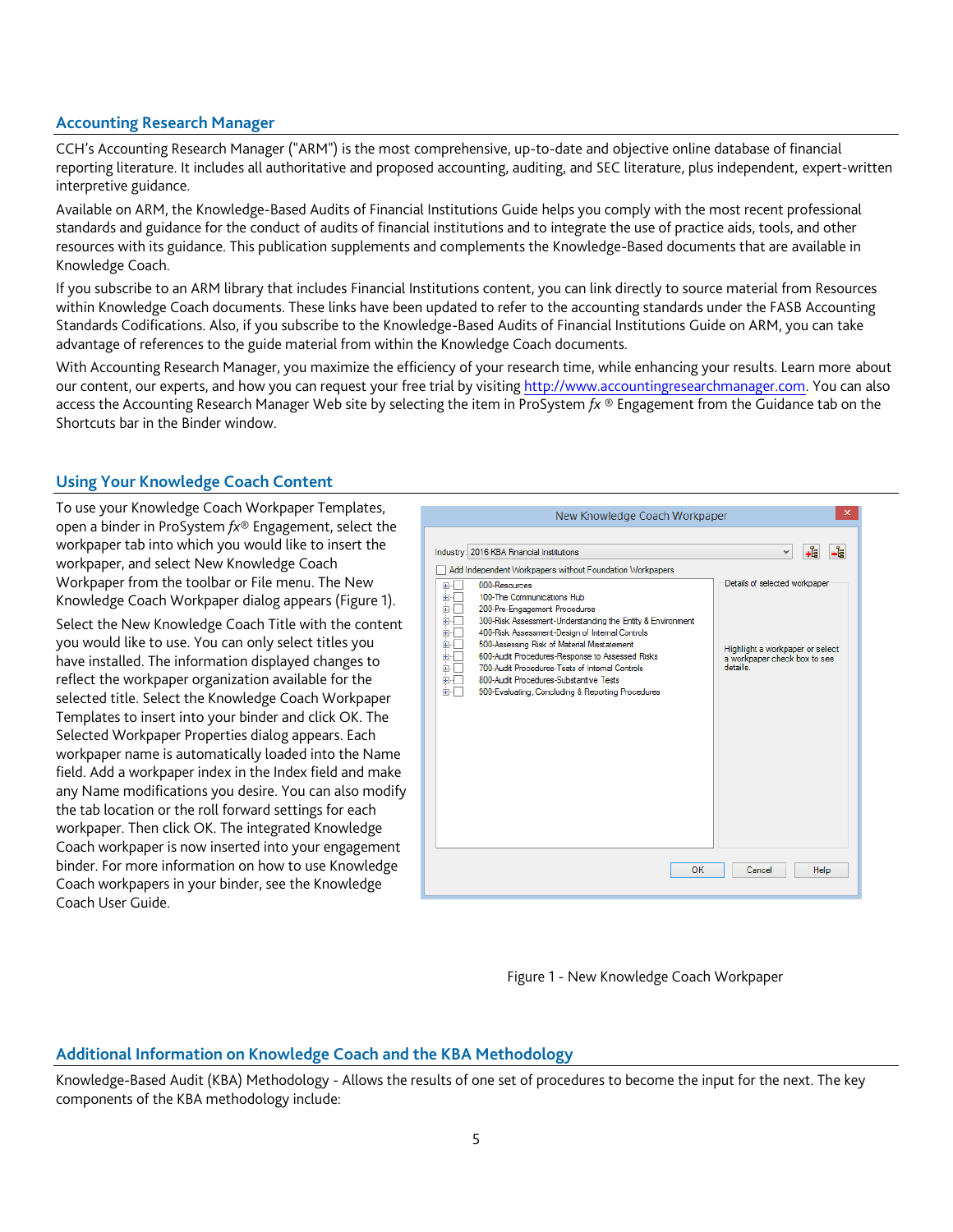- An Overview that guides auditors through the methodology;
- Knowledge-Based Audit documents, integral to the risk assessment and overall audit processes, which contain steps and procedures required by GAAS;
- Customizable Audit Programs that take auditors through related steps and procedures;
- Practice Aids to help auditors complete steps or processes outlined in the Knowledge-Based Audit documents and Audit Programs;
- Auditor's Reports that provide a variety of sample auditor's opinions on audited financial statements; and
- Correspondence documents that provide sample letters to be used to comply with GAAS requirements and in many other common situations.
- The AICPA's Auditing Standards Board's (ASB) Risk Assessment Standards The practice aids and tools in the 2016 Knowledge-Based Audits of Financial Institutions are designed around the AICPA's risk assessment and clarified standards to assist auditors of nonpublic entities by:
	- Facilitating compliance with GAAS and GAGAS;
	- Encouraging more effective audits through tailored audit programs and comprehensive practice aids;
	- Helping auditors to focus on and respond to identified audit risks; and
	- Enhancing audit documentation.

## ProSystem fx® Knowledge Coach

- ProSystem fx® Knowledge Coach functionality allows auditors/accountants to use the Knowledge-Based-Audit methodology more efficiently by eliminating the need for duplicate entry of the same information, tailoring audit documentation to each particular engagement, and documenting the link between risks identified and procedures performed. AUD-100 Tailoring Question Workpaper is a document in Knowledge Coach that presents engagement-level questions designed to aid in tailoring the engagement documentation to fit each client. Completing the questions helps the auditor avoid duplication and unnecessary workpapers.
- Before you begin your audit, please review the guidance in AUD-101 Overall Audit Program. This workpaper is intended to be your road map through a Knowledge-Based Audit methodology. You should start your audit with AUD-100 Tailoring Question Workpaper and AUD-101 Overall Audit Program.
- Risks can be captured via the Risk Summary task pane from any Knowledge Coach workpaper by the current editor of KBA-502 Summary of Risk Assessments. This allows the user to continuously assess risks during the engagement. Several workpapers prompt the consideration of the presence of risks, but the Risk Summary task pane must be used to document those risks. All documented risks flow to the Risk Summary. To ensure risks show in findings tables, make sure to check the "workpaper identified in" field of the Risk pane.
- Information Flow helps cut down on the time spent duplicating information across forms. In addition, the flow of consistent information ensures that information and updates to information are not missed between workpapers. Drill-down functionality helps the user navigate quickly to the source of the information, aiding in the review of the audit file.
- Diagnostics help keep track of unresolved issues like unanswered questions, incomplete risks, program steps not linked to risks or relevant assertions, missing workpaper, and more.
- Links to Accounting Research Manager (ARM)-If you subscribe to an ARM library that includes audit content, you can link directly to source material from Resources within Knowledge Coach workpapers. These links have been updated to reference to the accounting standards under the FASB Accounting Standards Codifications and the auditing standards issued by the AICPA. Also, if you subscribe to the Knowledge-Based Audits of Financial Institutions Guide on ARM, you can take advantage of links to the audit guide material from within the Knowledge Coach documents.
- Interpretive Guidance is integrated into each Knowledge Coach template through the Tips view of each new task pane. Informational features include Practice Points, Examples, Optional Workpapers, and Resources to help auditors work more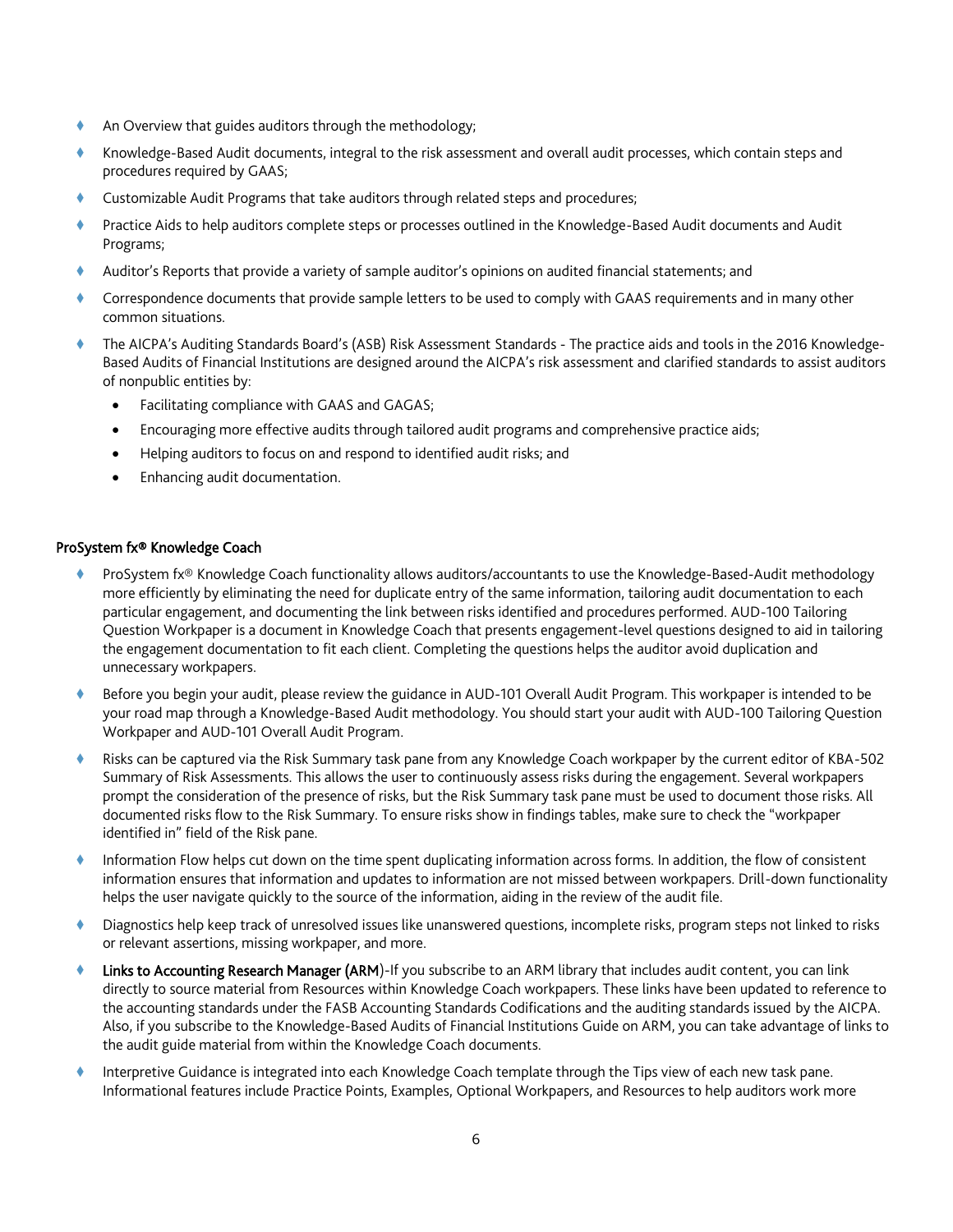effectively and efficiently. You can also navigate from Resources within a document or the tip pane directly to CCH's Accounting Research Manager and industry audit guides by simply clicking on the Reference.

| Download<br>Description:  | 2016 Knowledge-Based Audits of Financial<br>Institutions(10/20/2016)                         |
|---------------------------|----------------------------------------------------------------------------------------------|
| Version:                  | Engagement v. 7.5 with Knowledge Coach 2.5 or higher and<br>2016 Financial Statement Base v3 |
| Release Date:             | October 2016                                                                                 |
| File size:                | 18MB                                                                                         |
| Approx. Download<br>Time: | 42 minutes at 56 kbps                                                                        |
| License:                  | <b>Full Version</b>                                                                          |
| Platforms:                | Windows® 7, 8, 8.1, 10                                                                       |
| Office:                   | Microsoft <sup>®</sup> Office 2010 or higher required                                        |
|                           |                                                                                              |

# **Contact Information**

- For a demo or to purchase additional titles as they become available 1-800-PFX-9998
- Technical Support 1-800-PFX-9998

The ProSystem *fx*® Engagement version of the Knowledge Coach Integrated Knowledge-Based Guides is sold and supported by CCH, a Wolters Kluwer business. The contact information above can be used for customer service and support issues for this